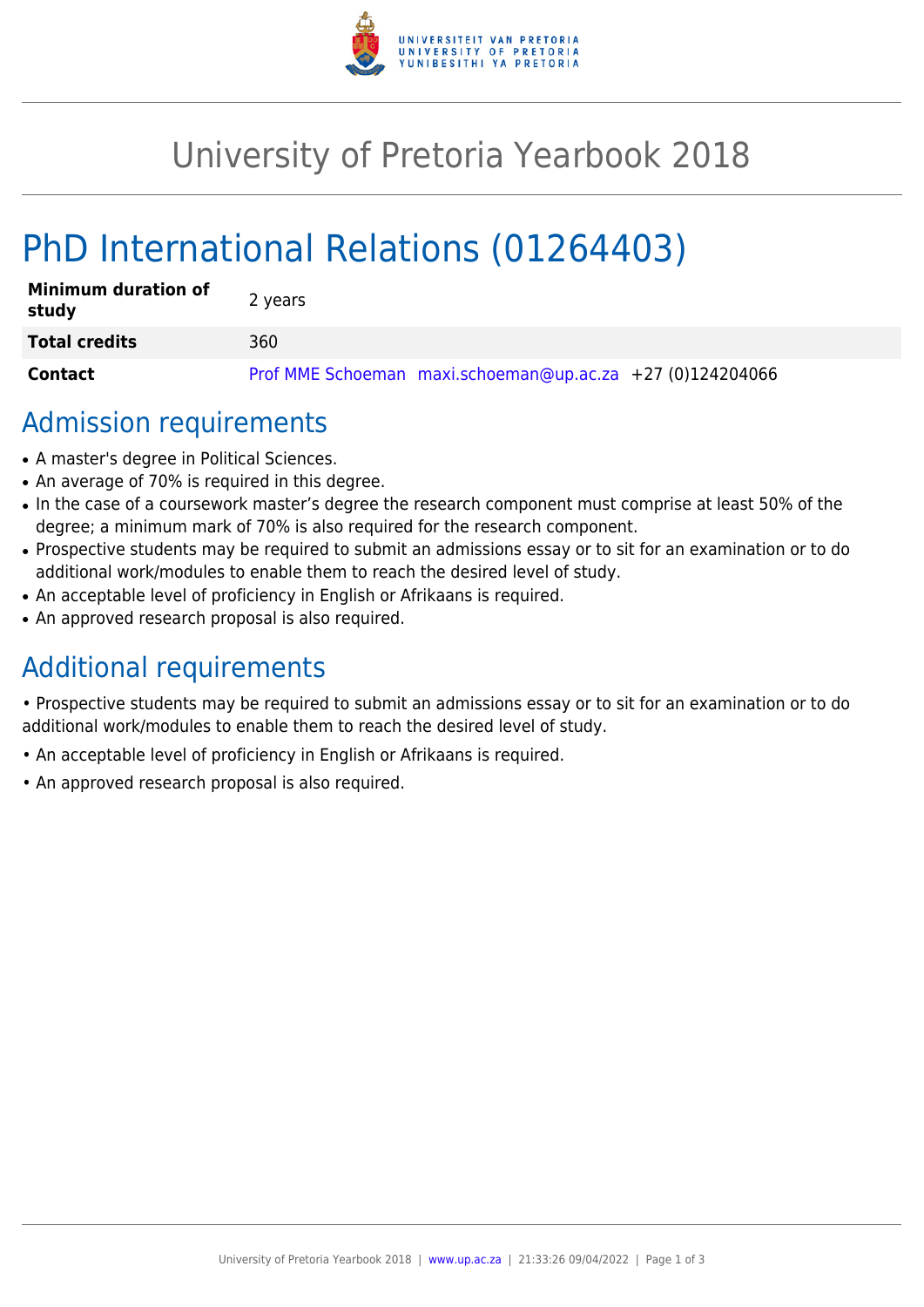

## Curriculum: Year 1

**Minimum credits: 360**

#### **Core modules**

[Thesis: International relations 992](https://www.up.ac.za/faculty-of-education/yearbooks/2018/modules/view/IPL 992) (IPL 992) - Credits: 360.00